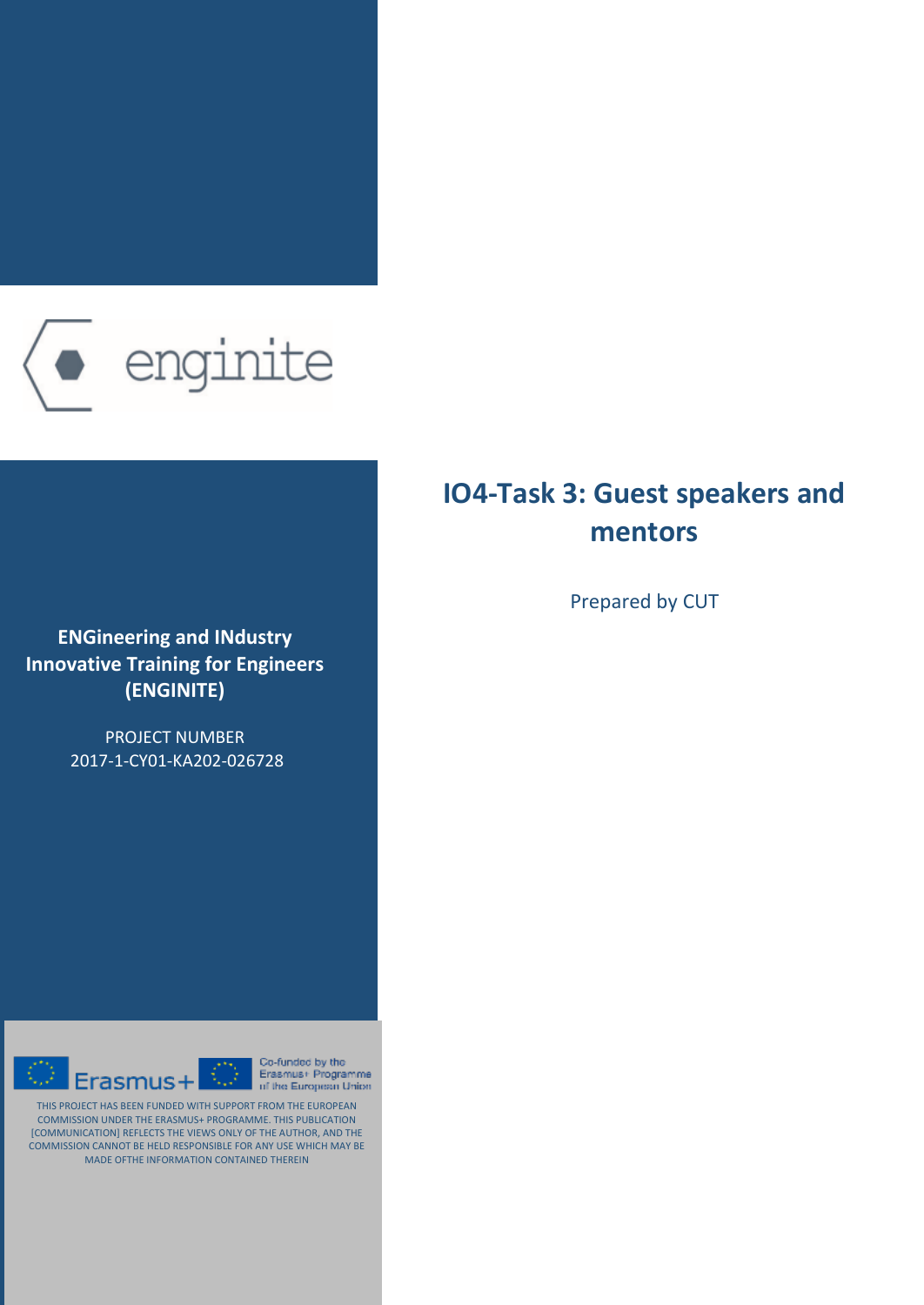

# Consortium

This document has been produced by the consortium of the ENGINITE project

| Cyprus<br><b>University of</b><br>Technology | <b>CYRPRUS UNIVERSITY OF TECHNOLOGY [CUT]</b> |
|----------------------------------------------|-----------------------------------------------|
| <b>AALBORG UNIVERSITY</b><br>DENMARK         | <b>AALBORG UNIVERSITET [AAU]</b>              |
| CUBE<br><b>NTEGRATED ENGINEERING</b>         | <b>CUBEIE L.L.C. [CUBEIE]</b>                 |
|                                              | TECHNICAL UNIVERSITY OF CRETE [TUC]           |
|                                              | <b>GRANTXPERT CONSULTING LTD [GrantXpert]</b> |
| think up                                     | USEFUL SIMPLE PROJECTS LTD [ThinkUP]          |

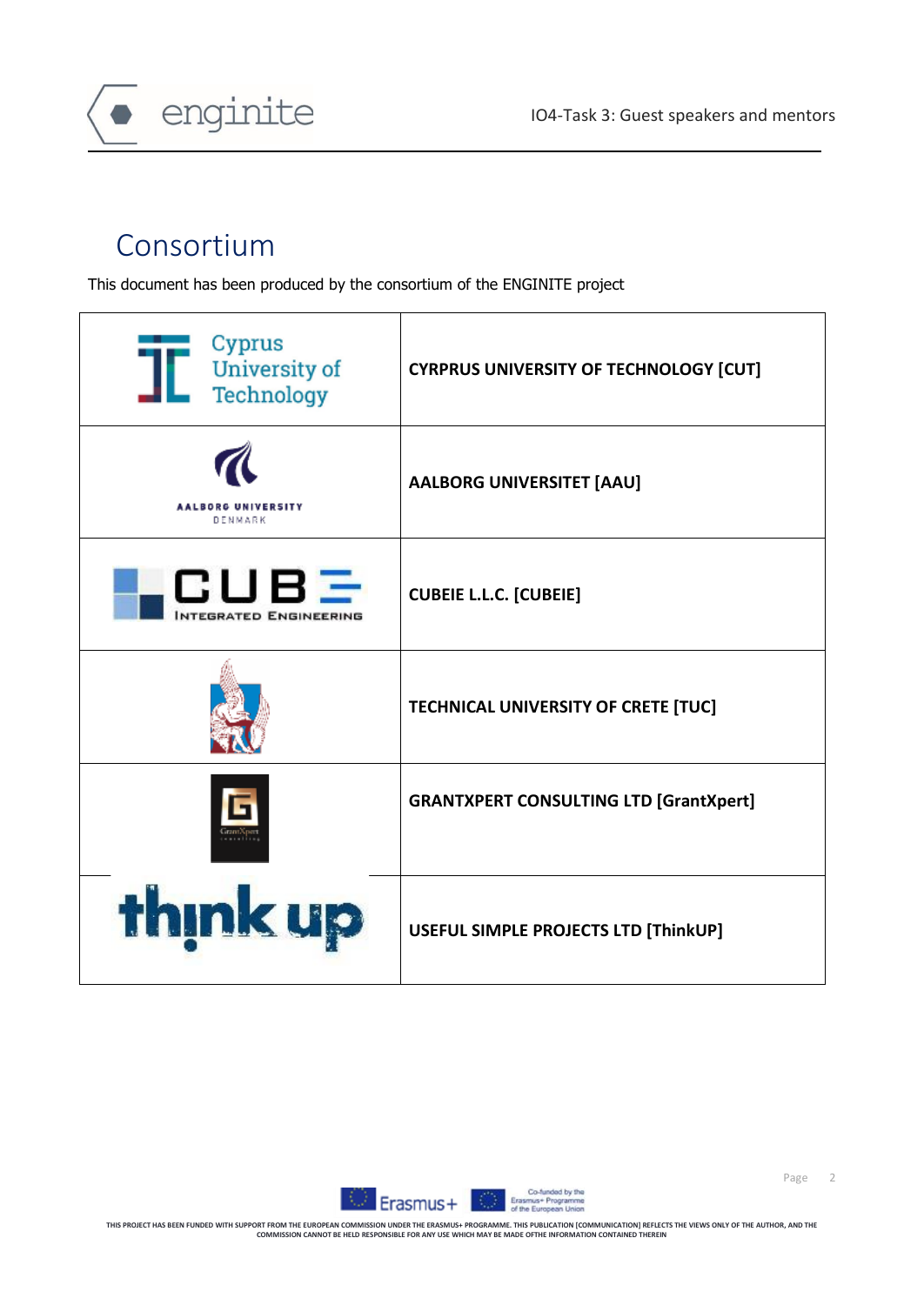

IO4-Task 3: Guest speakers and mentors



THIS PROJECT HAS BEEN FUNDED WITH SUPPORT FROM THE EUROPEAN COMMISSION UNDER THE ERASMUS+ PROGRAMME. THIS PUBLICATION [COMMUNICATION] REFLECTS THE VIEWS ONLY OF THE AUTHOR, AND THE<br>COMMISSION CANNOT BE HILD RESPONSIEL FOR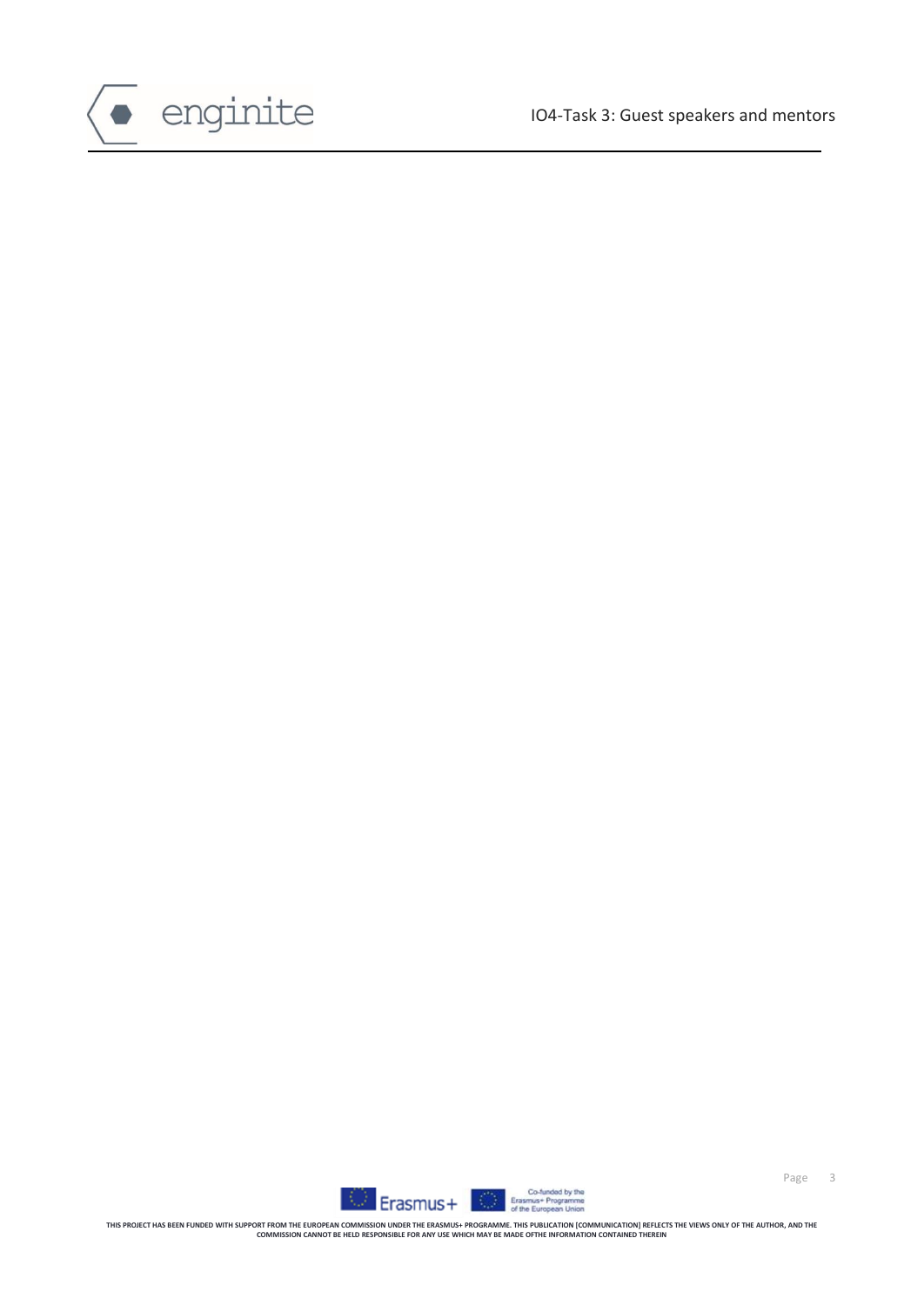

### **Task 3: Guest speakers and mentors**

As part of Task 3, all partners that implemented the pilot testing of the ENGINITE Vocational Education and Training (VET) programme, namely the Cyprus University of Technology in Cyprus (P1) and the Technical University of Crete in Greece (P5), had to select, at least, 4 Guest Speakers and 5 Mentors/Trainers to participate in the programme.

What follows below is the presentation of the Mentors/Trainers and Guest Speakers selected per partner.

### **A. Guest speakers**

A total of 4 Guest Speakers participated in the pilot testing of the ENGINITE VET programme in Cyprus. Table 6 presents the Guest speakers involved in the ENGINITE VET programme in Cyprus.

| <b>No</b>      | <b>Name</b>       | <b>Profile/Short bio</b>                                 | <b>Role in ENGINITE</b>                |
|----------------|-------------------|----------------------------------------------------------|----------------------------------------|
| $\mathbf{1}$   | Andreas Dionisiou | Andreas Dionyssiou has studied Mechanical                | Andreas Dionyssiou was invited in      |
|                |                   | at the<br>National<br>Engineering<br>Technical           | the context of the ENGINITE training   |
|                |                   | University of Athens from 2001 until 2007                | "Engineering<br>course<br>systems      |
|                |                   | master's<br>following<br>degree<br><b>Msc</b><br>a<br>in | thinking:<br>Re-engineering<br>by      |
|                |                   | Management at Imperial College Business                  | Simplifying". During his visit Andreas |
|                |                   | School, Imperial College London. He returned             | has delivered a 1-hour lecture         |
|                |                   | in Cyprus in 2008, where he was hired at                 | focusing on the "University's Waste    |
|                |                   | Cyprus Airways Ltd as a Financial Technical              | Management".                           |
|                |                   | Analyst at the Engineering and Maintenance               |                                        |
|                |                   | Department. He has Joined the Cyprus                     |                                        |
|                |                   | University of Technology in 2010 in order to             |                                        |
|                |                   | form and develop the Environmental Policy                |                                        |
|                |                   | Office of the University. The Environmental              |                                        |
|                |                   | Policy Office coordinates the Environmental              |                                        |
|                |                   | Management System of the University and                  |                                        |
|                |                   | helps the organization to demonstrate its                |                                        |
|                |                   | environmental consciousness and sensitivity.             |                                        |
| $\overline{2}$ | Katerina Tsangari | Katerina Tsangari holds a master's degree in             | Katerina Tsangari was invited in the   |
|                |                   | Checmical Engineering from the Imperial                  | context of the ENGINITE training       |
|                |                   | College London as well as a master's degree in           | course "Project management in          |
|                |                   | University of Cambridge. She has worked as a             | action". During her visit Katerina has |
|                |                   | Health & Safety and Environment Officer and              | delivered a 1-hour lecture focusing    |
|                |                   | an Environmental Coordinator at Lanitis Bros             | her<br>prior<br>and<br>current<br>on   |
|                |                   | LTD member of Coca-Cola Hellenic. She has                | experiences as a Group Public and      |
|                |                   | also worked as an Environmental Supervisor at            | Regulatory Affairs Manager at Coca-    |
|                |                   | Coca-Cola Hellenic Bottling Company and as an            | Cola Hellenic Bottling Company.        |
|                |                   | HSE Officer at VTT Vassiliko LTD. Currently, she         |                                        |
|                |                   | is working as a Group Public and Regulatory              |                                        |
|                |                   | Affairs Manager at Coca-Cola Hellenic Bottling           |                                        |
|                |                   | Company.                                                 |                                        |

Table 6: The guest speakers in Cyprus

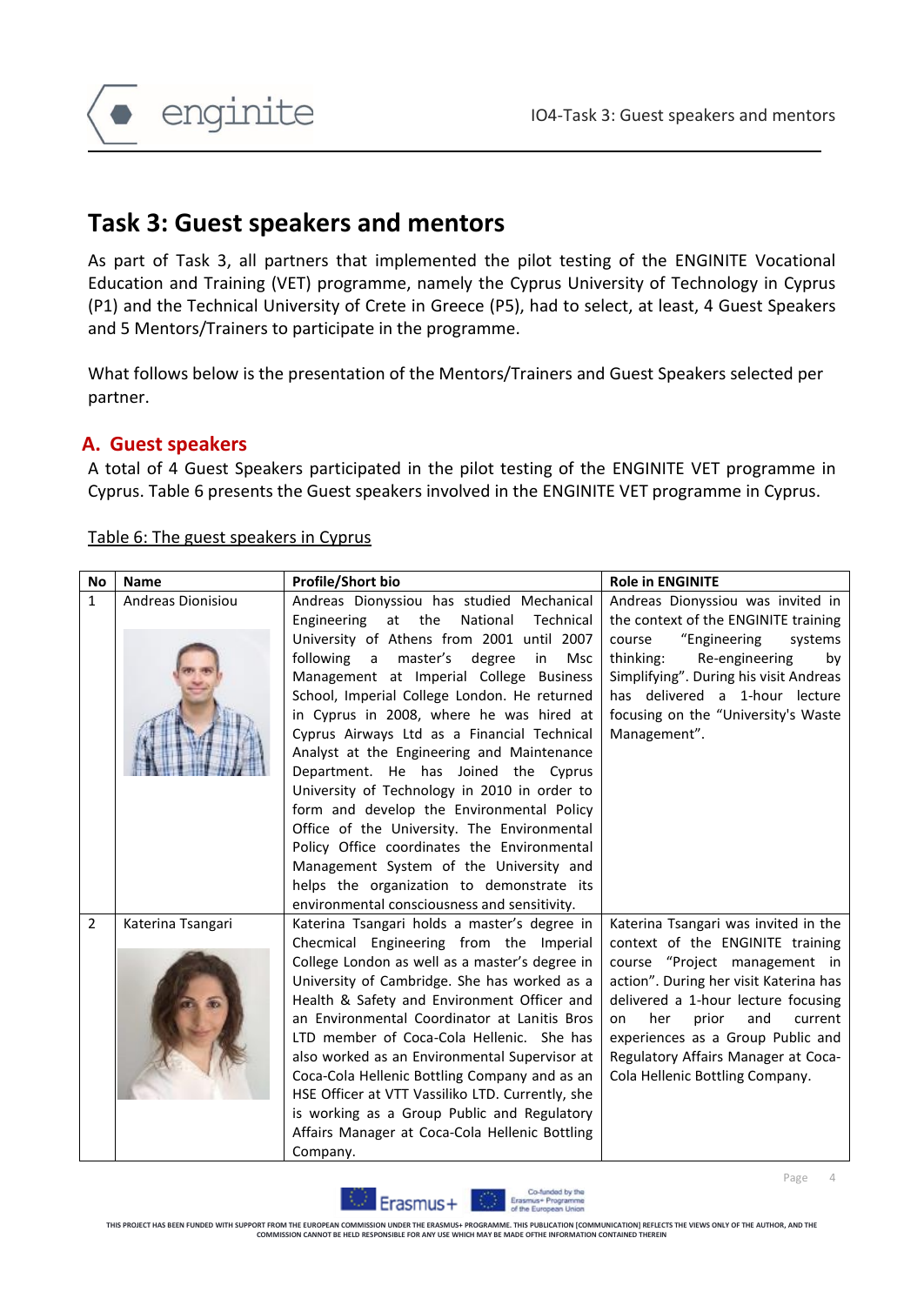

| 3 | Maria Kyriakou | Maria Kyriakou is a PhD Candidate at Cyprus<br>University<br>Technology<br>of<br>working<br>at<br>the Environmental Bioprocessing Laboratory.<br>She is currently working on a LifeCab<br>Environmental program as a Grant Researcher<br>her<br>doctoral<br>while<br>proposal<br>is retailed to biotechnological applications. She<br>is a holder of Food Technology degree at<br>Cyprus University of Technology and a Food<br>Engineering, Processing and Preservation of<br>Agricultural Products MSc at Agricultural<br>University of Athens.                                                                                                                                                                              | Maria Kyriakou was invited in the<br>context of the ENGINITE training<br>course "Engineering economics".<br>During her visit Maria has delivered<br>a 1-hour lecture focusing on Biogas<br>digestate with controlled<br>and<br>ammonia content by a virtuous<br>biowaste cycle with integrated<br>biochemical processes. |
|---|----------------|--------------------------------------------------------------------------------------------------------------------------------------------------------------------------------------------------------------------------------------------------------------------------------------------------------------------------------------------------------------------------------------------------------------------------------------------------------------------------------------------------------------------------------------------------------------------------------------------------------------------------------------------------------------------------------------------------------------------------------|--------------------------------------------------------------------------------------------------------------------------------------------------------------------------------------------------------------------------------------------------------------------------------------------------------------------------|
| 4 | Despo Ktoridou | Dr. Despo Ktoridou is currently an Associate<br>Professor and Head of Management & MIS<br>Department at the University of Nicosia in<br>Cyprus.<br>Dr. Ktoridou's research focuses on areas of ICT<br>Innovations: integration in education, ICT<br>Strategic<br>management, Social Technologies:<br>social<br>networking in education/business, Pedagogies<br>in Higher Education: Innovative Teaching<br>/Learning Processes.<br>Dr.<br>Ktoridou<br>has<br>presented papers in numerous refereed<br>international conferences and<br>has published several papers in refereed<br>journals. Dr. Ktoridou participated in EU and<br>local funded programs and has been invited by<br>foreign universities as a guest lecturer. | Despo Ktoridou was invited in the<br>context of the ENGINITE training<br>"Innovation,<br>course<br>entrepreneurial<br>and<br>intrapreneurial skills". During her<br>visit Despo has delivered a 1-hour<br>lecture focusing on Customer's<br>needs as part of the BMC (Business<br>Model Canvas).                         |

Despite the efforts taken by the Greek Trainers, to invite experienced speakers from big industries from Athens, Thessaloniki and other Greek cities, no guest speakers participated in the ENGINITE courses due to their limited availability during the period of module presentations. In order to overcome this situation, the two Greek trainers presented to the engineers a set of case studies from major Greek companies (ferronickel, bauxite, the food industry and wastewater treatment units).

In addition, as part of the ENGINITE training courses, the participating engineers in Greece took part in the "Greentech challenge" ([https://www.greentechchallenge.gr/\)](https://www.greentechchallenge.gr/) on 14<sup>th</sup> -16<sup>th</sup> December 2018 which took place in Athens (Figure 23). As part of this competition the young engineers in Greece had the opportunity to submit their projects in one of the three thematic areas (Environment & energy, Smart & sustainable cities, Innovative green products).

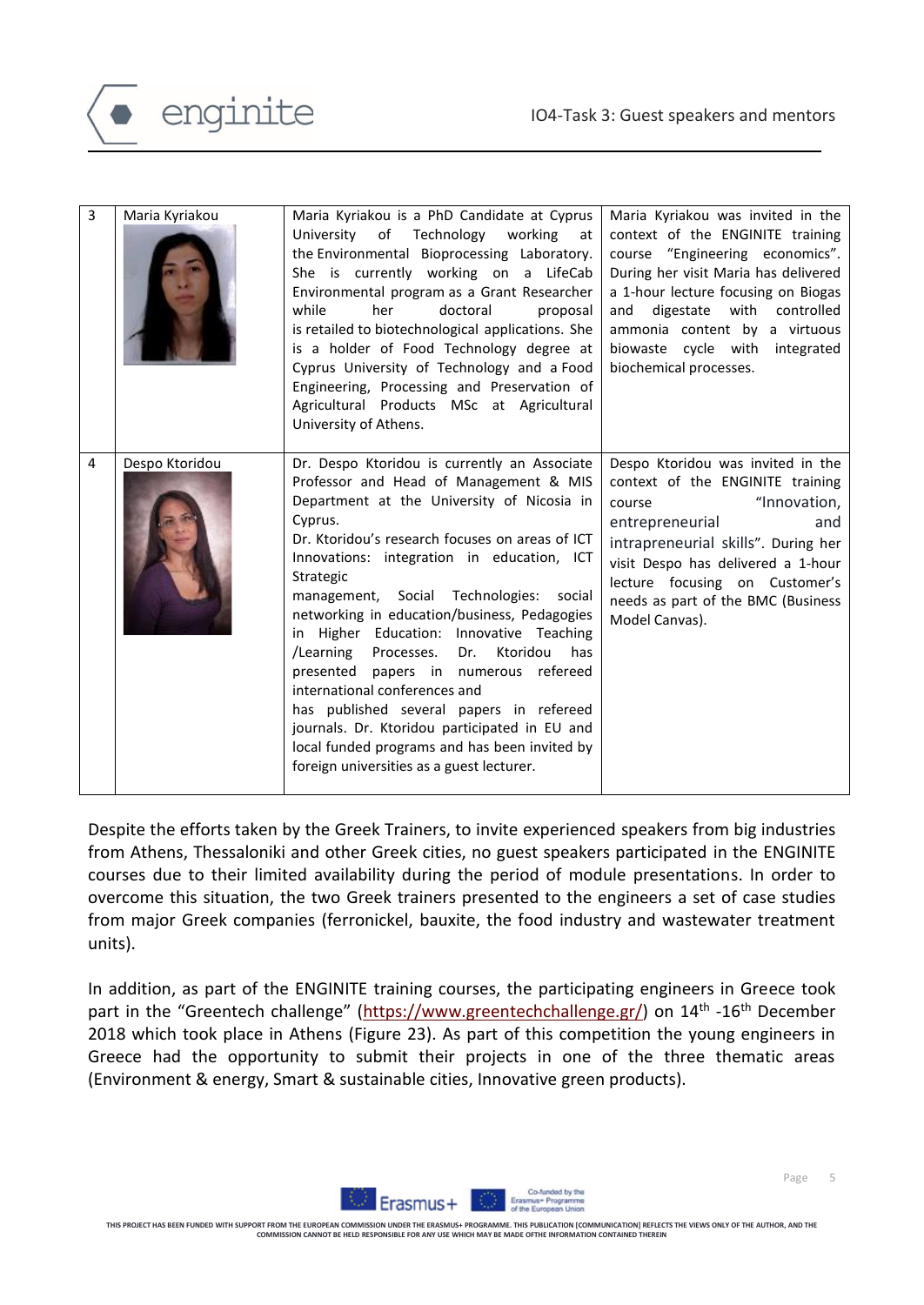



*Figure 23*. Snapshot from the competition website

Importantly, the young engineers in Greece had the opportunity to attend various workshops and talks by experts in the field, which acted as "Guest" speakers", such as for instance:

- Cost Analysis, Financial Analysis & Revenue Model (Mr. Christos Nikoloudis, National Technical University of Athens)
- Presentation Skills Training (Mrs Athens Dova, Co-Founder & COO Owiwi)
- Business Model Canvas Training (Mr. Christos Nikoloudis, National Technical University of Athens & parallel presentations by mentors)
- The technological challenges of the Greek production system (Parallel presentations by various speakers)
- Analysis of technological challenges (Various speakers)

#### **B. Mentors/Trainers**

A total of 11 Trainers/Mentors participated in the pilot testing of the ENGINITE Vocational Education and Training (VET) programme in Cyprus and in Greece. Table 7 presents the Trainers/Mentors involved in the ENGINITE VET programme.

| No | <b>Name</b>            | <b>Profile/Short bio</b>                                                                                                                                                                                                                                                                                    | Role in<br><b>ENGINITE</b> |
|----|------------------------|-------------------------------------------------------------------------------------------------------------------------------------------------------------------------------------------------------------------------------------------------------------------------------------------------------------|----------------------------|
|    | <b>Andreas Andreou</b> | Andreas Andreou is a Chemical Engineer with extensive<br>professional experience in the Industry sector. Andreas<br>graduated from the National University of Athens with the<br>degree of Chemical Engineer. He is a holder of a Master Diploma<br>the interdisciplinary subject of "Environment and<br>in | Trainer/Mentor             |

#### Table 7: The mentors/trainers in Cyprus and in Greece



Page 6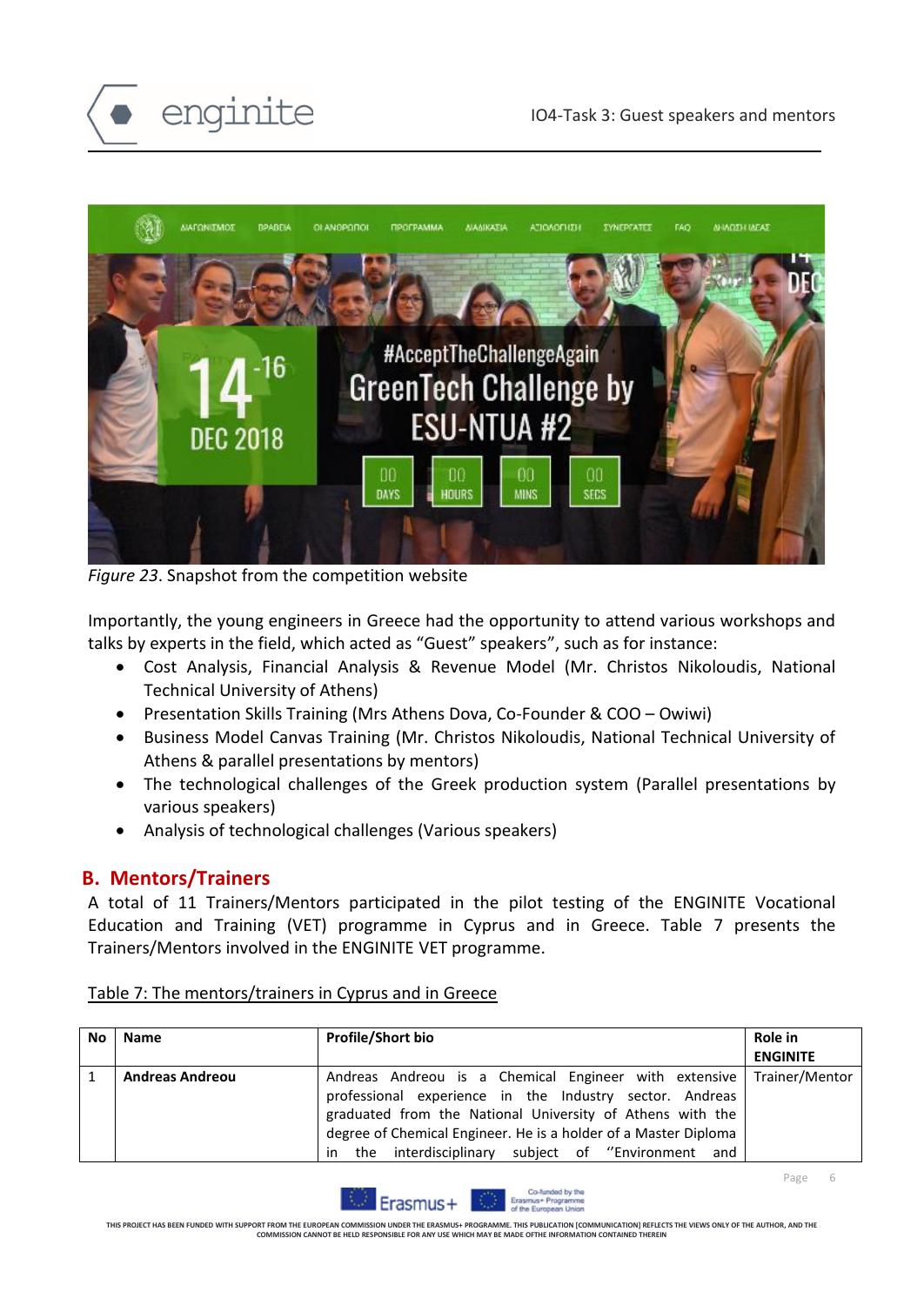

| Trainer        |
|----------------|
|                |
|                |
|                |
|                |
| Trainer/Mentor |
|                |
|                |
|                |

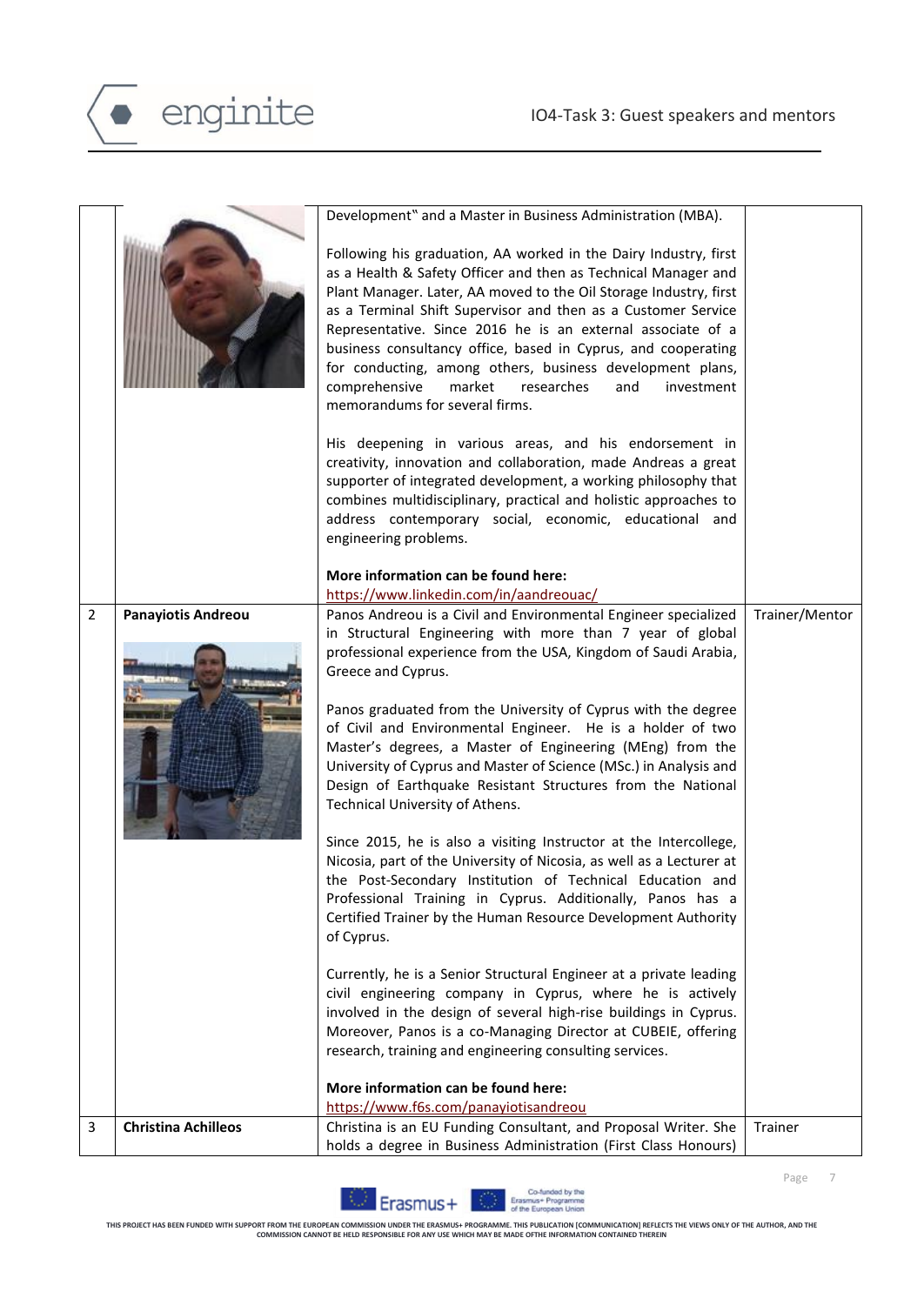

| YOU ARE<br>Culluse eds<br>miey<br>REA<br>eп¥<br>Nde<br>YOU<br>$wh_{01}$ | and a Postgraduate Diploma in Marketing from the University of<br>Leicester. She is a member of the GrantXpert group the past 3<br>years. In her first 2 years with Grantxpert, she has concentrated<br>on National Funding Programmes' proposal writing. Indicatively,<br>Christina managed to achieve a total of 400,000 EUR funding for<br>the company's clients in one of the most competitive national<br>funding programmes 'Entrepreneurial Innovation Funding<br>Scheme'. Since July 2016, Christina is a full-time member of the<br>team dealing mainly with proposal writing for European Funded<br>programmes. As of February 2017, she is focusing on building<br>expertise in the Horizon2020 Programme 'SME Instrument',<br>after she has completed successfully a full comprehensive<br>induction course of the programme in Brussels. Her immediate<br>goal is to become an SME Instrument Expert, and thus serving<br>Grantxpert's strategic decision to become a leader in this<br>programme, both on a national and EU level. Her top core<br>interest areas are: Future and Emerging Technologies,<br>Innovation & Leadership, and Digital Culture.<br>More information can be found here:<br>http://www.grantxpert.eu/about/#our-team_tab                                                                                                                                                                                                                                                                                                                                                                       |         |
|-------------------------------------------------------------------------|--------------------------------------------------------------------------------------------------------------------------------------------------------------------------------------------------------------------------------------------------------------------------------------------------------------------------------------------------------------------------------------------------------------------------------------------------------------------------------------------------------------------------------------------------------------------------------------------------------------------------------------------------------------------------------------------------------------------------------------------------------------------------------------------------------------------------------------------------------------------------------------------------------------------------------------------------------------------------------------------------------------------------------------------------------------------------------------------------------------------------------------------------------------------------------------------------------------------------------------------------------------------------------------------------------------------------------------------------------------------------------------------------------------------------------------------------------------------------------------------------------------------------------------------------------------------------------------------------------------------------------------|---------|
| <b>Stylianos Yiatros</b><br>$\overline{4}$                              | Dr Stylianos (Stelios) Yiatros is an Assistant Professor in<br>Structural Engineering in the Department of Civil Engineering<br>and Geomatics since October 2011. Prior to his election at the<br>Cyprus University of Technology, he was a Lecturer in Structural<br>Design at Brunel University in the UK. Stelios has secured a<br>Marie Curie Intra European Fellowship and between 2015 and<br>2017 he undertook experimental structural integrity and stability<br>research at Cranfield University in the UK. He is also the<br>Education Lead for the EIT Climate-KIC Hub in Cyprus,<br>coordinating the flagship postgraduate climate innovation<br>summer school "The Journey".<br>Stelios holds a Master of Engineering (First Class Hons) in Civil<br>and Environmental Engineering from Imperial College London<br>(UK) where he received the Prize for the Best Final Year Project<br>with Industrial Application in Civil Engineering. He then pursued<br>a doctorate in the field of nonlinear structural mechanics with a<br>scholarship from Imperial College and the Engineering and<br>Physical Sciences Research Council (UK), which he successfully<br>completed in 2010. During his studies at Imperial, Stelios was<br>heavily involved in the teaching of undergraduate and<br>postgraduate courses in Civil Engineering and in 2009 he was the<br>first to be named the Best Graduate Teaching Assistant for the<br>Department of Civil and Environmental Engineering.<br>His research interests include topics of nonlinear structural<br>stability such as mode interaction and buckling localization in | Trainer |

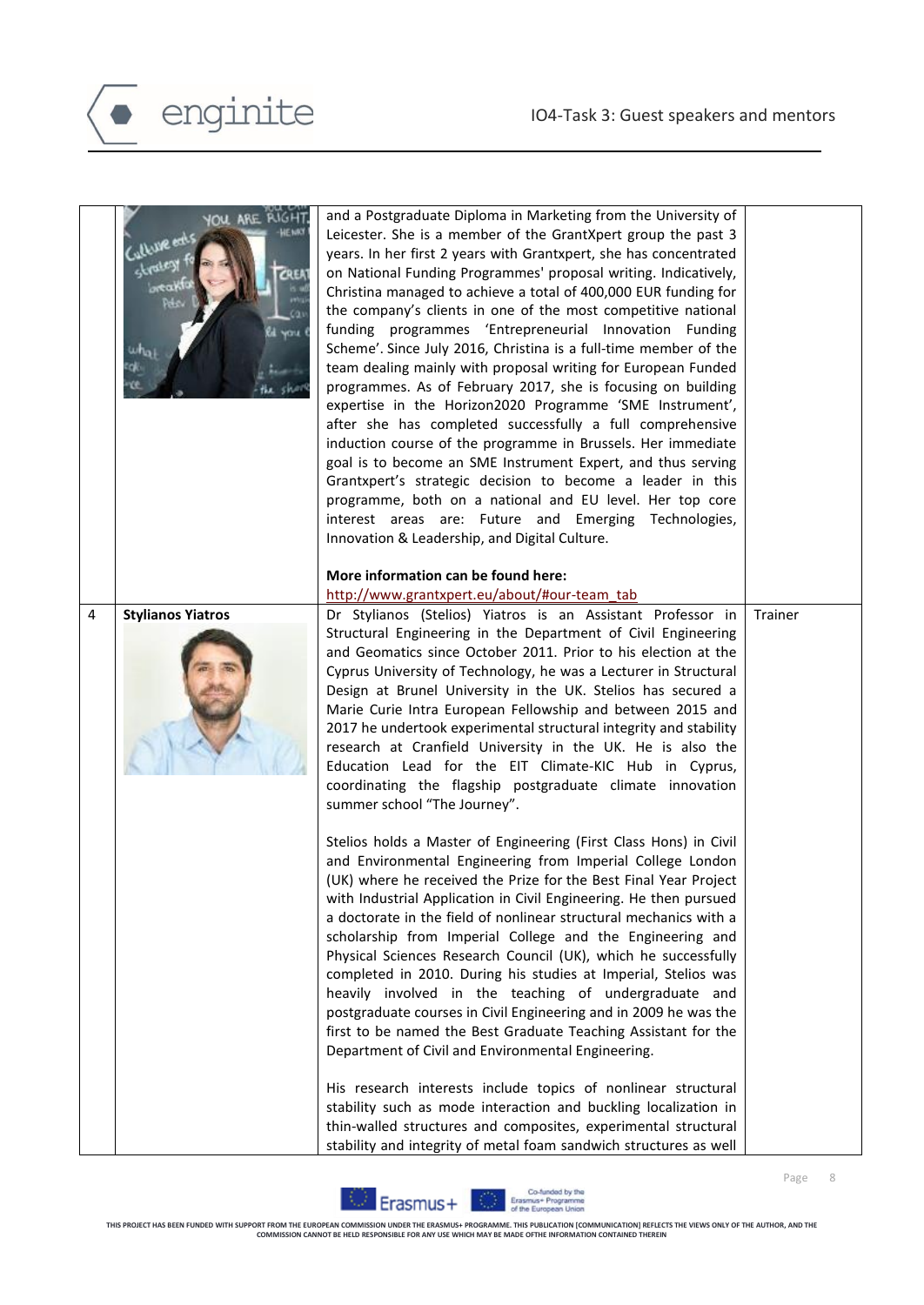



enginite

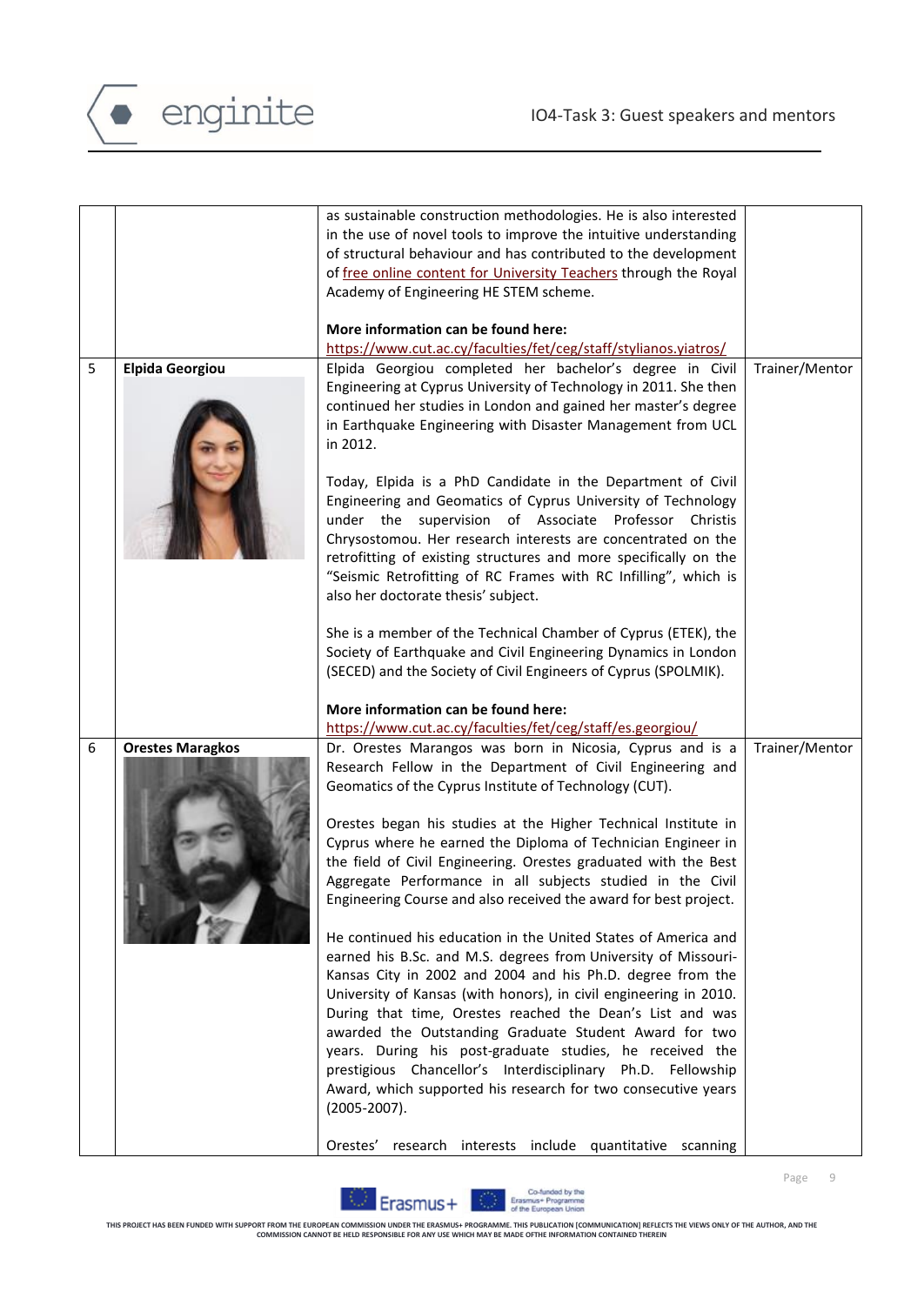

|                |                         | biomaterials,<br>microscopy<br>of<br>ultrasonic<br>acoustic<br>wave<br>propagation modeling of heterogeneous substrates, numerical<br>methods for ultrasonic field computations and the development<br>of methodologies for material property measurements using<br>complementary microscopic techniques.                                                                                                                                                                                                                                                                                                                                                                                                                                                                                                                                                                                                                                                                                                                                                    |                |
|----------------|-------------------------|--------------------------------------------------------------------------------------------------------------------------------------------------------------------------------------------------------------------------------------------------------------------------------------------------------------------------------------------------------------------------------------------------------------------------------------------------------------------------------------------------------------------------------------------------------------------------------------------------------------------------------------------------------------------------------------------------------------------------------------------------------------------------------------------------------------------------------------------------------------------------------------------------------------------------------------------------------------------------------------------------------------------------------------------------------------|----------------|
|                |                         | More information can be found here:<br>https://www.cut.ac.cy/faculties/fet/ceg/staff/orestes.marangos/                                                                                                                                                                                                                                                                                                                                                                                                                                                                                                                                                                                                                                                                                                                                                                                                                                                                                                                                                       |                |
| $\overline{7}$ | <b>Ioannis Vyrides</b>  | Dr Ioannis Vyrides is an Assistant Professor at the Department of<br>Environmental Science and Technology at the Cyprus University<br>of Technology (CUT) and the group leader of Environmental<br>Engineering Laboratory since 2012. He holds a Diploma in<br>Chemical Engineering from the National Technical University of<br>Athens, Greece (2005). He has a PhD in Chemical Engineering<br>from the Imperial College London where he worked on the<br>Submerged Anaerobic Membrane Reactor (SAMBR) for the<br>treatment of toxic wastewater (2009). He has worked as a Post<br>Doc in molecular microbiology research laboratory at the Kings<br>London<br>where<br>College<br>he<br>has<br>constructed<br>a<br>microbial consortium from anaerobic isolated strains which was<br>inoculated in a UASB bioreactor (2009-2010). He was a Visiting<br>Lecturer at the Imperial College London and the CUT (2011).<br>His research interests focus on anaerobic digestion process and<br>the utilization of the end products from anaerobic digestion such | Trainer        |
|                |                         | as biogas, sludge and anaerobic effluent.<br>More information can be found here:                                                                                                                                                                                                                                                                                                                                                                                                                                                                                                                                                                                                                                                                                                                                                                                                                                                                                                                                                                             |                |
|                |                         | https://www.cut.ac.cy/faculties/gem/est/staff/ioannis.vyrides/                                                                                                                                                                                                                                                                                                                                                                                                                                                                                                                                                                                                                                                                                                                                                                                                                                                                                                                                                                                               |                |
| 8              | <b>Charis Samanides</b> | Mr Charis G. Samanides was born in Limassol, Cyprus and is a<br>scientific associate in the Department of Environmental Science<br>and Technology of the Cyprus University of Technology. Chari's<br>research<br>interests<br>include<br>environmental<br>engineering,<br>and<br>isolation<br>cultivation<br>of<br>bacteria,<br>environmental<br>sustainability, production of high value products - chemicals, bio-<br>fuels, carbon dioxide utilization, anaerobic fermentation and the<br>development of methodologies for measurements using GC-TCD,<br>GC-FID, HPLC and X-RD.                                                                                                                                                                                                                                                                                                                                                                                                                                                                           | Trainer/Mentor |
|                |                         | Charis began his studies (B.Sc.) at the Aristotle University of<br>Thessaloniki at the Faculty of Science - School of Geology at the<br>Department of Mineralogy-Petrology and Economic Geology.<br>He continued his education (M.Sc.) at the Eastern Macedonia<br>and Thrace Institute of Technology (School of Engineering<br>Technology) in the Department of Petroleum & Natural Gas<br>Technology and following an interview carried out by Professor<br>E.F. Vansant (Material Science Lab) has been included in the<br>research team at Hephaestus Advance Laboratory (SPE<br>International - Kavala Section). His second master degree (under                                                                                                                                                                                                                                                                                                                                                                                                        |                |

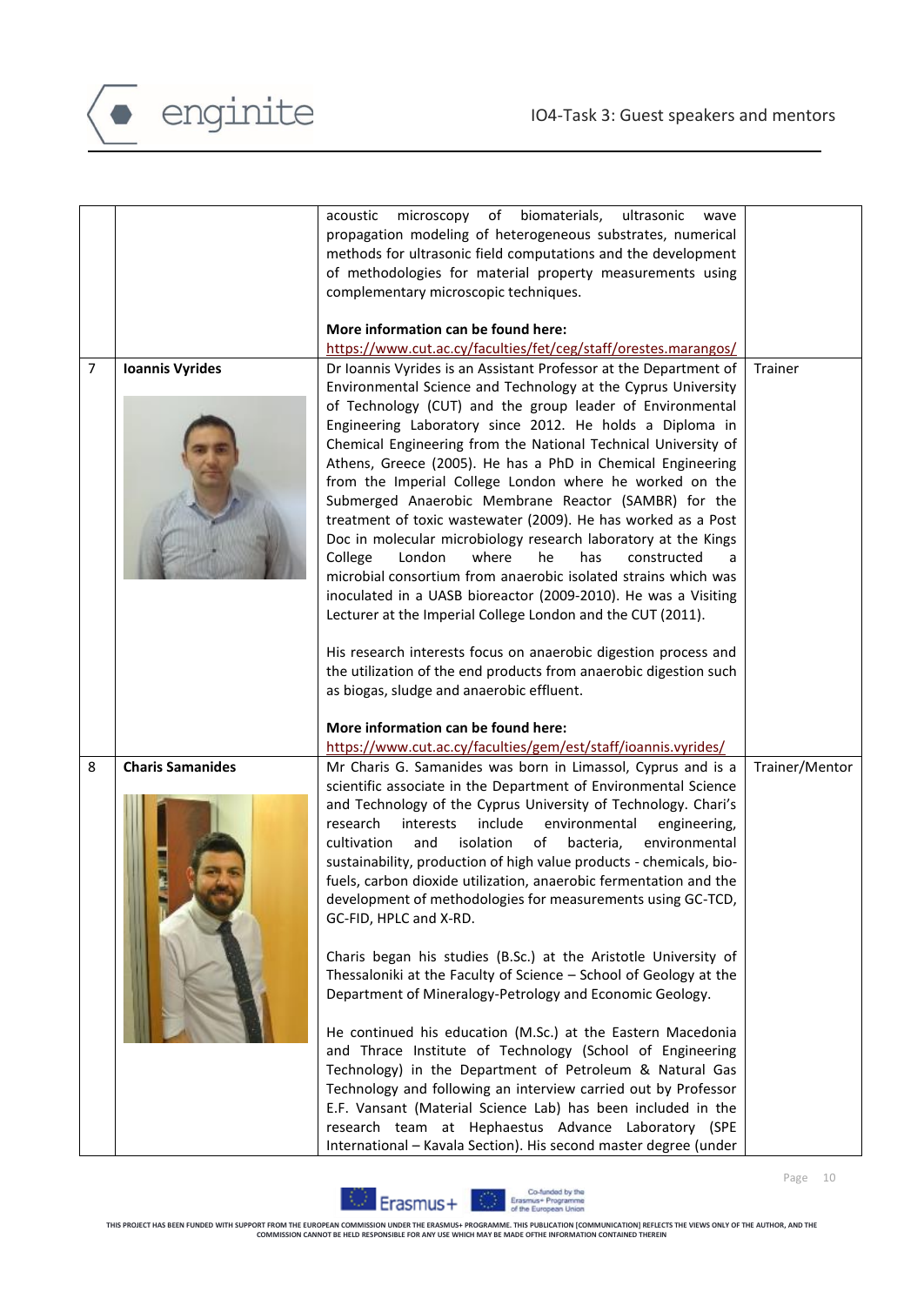

|    |                          | evaluation) is in the Environmental Conservation<br>and<br>Management at the Faculty of Pure and Applied Sciences of the<br>Open University of Cyprus and his specialization is in the<br>Environmental Protection - Energy and Pollution. Now, he is a<br>PhD candidate and continues his research at the environmental<br>engineering Lab of the Cyprus University of Technology. He is<br>awarded with «Prize of ETHOS» He is a member of SPE, ETEK,<br>GEOTEE and Cyprus Association of Geologists and Mining<br>Engineers.                                                                                                                                                                                                                                                                                                                                                                                                                                                                                                                                                                                                                                                                                                                                                                                                                                                                                                                                      |                |
|----|--------------------------|----------------------------------------------------------------------------------------------------------------------------------------------------------------------------------------------------------------------------------------------------------------------------------------------------------------------------------------------------------------------------------------------------------------------------------------------------------------------------------------------------------------------------------------------------------------------------------------------------------------------------------------------------------------------------------------------------------------------------------------------------------------------------------------------------------------------------------------------------------------------------------------------------------------------------------------------------------------------------------------------------------------------------------------------------------------------------------------------------------------------------------------------------------------------------------------------------------------------------------------------------------------------------------------------------------------------------------------------------------------------------------------------------------------------------------------------------------------------|----------------|
| 9  | Maria Andronikou         | Maria Andronikou was born in Limassol, Cyprus and is a PhD<br>Candidate in the Department of Environmental Science and<br>Technology of the Cyprus University of Technology (CUT) under<br>the supervision of Assistant Professor Dr Ioannis Vyrides. Her<br>research interests are concentrated on the use of anaerobic<br>microorganisms for the conversion of CO <sub>2</sub> into high value organic<br>products, and biogas upgrading into natural gas and/or<br>production of other high value-added products, which is also her<br>doctorate thesis' subject.<br>Maria holds a Bachelors' Degree in Physics from National and<br>Kapodistrian University of Athens (2005). She also completed her<br>2 <sup>nd</sup> Bachelor's Degree in Environmental Science and Technology<br>at Cyprus University of Technology in 2016 graduating with the<br>2 <sup>nd</sup> Best Performance award and obtained her Masters' Degree<br>in Energy Resource Management from Cyprus University of<br>Technology in 2018.                                                                                                                                                                                                                                                                                                                                                                                                                                                 | Trainer/Mentor |
| 10 | Nikolaos Xekoukoulotakis | Assistant Professor Dr Nikolaos Xekoukoulotakis (male) is the<br>director of the Laboratory of Environmental Organic Chemistry<br>at the School of Environmental Engineering of the Technical<br>University of Crete (TUC), Chania, Greece. He holds a Bachelor's<br>degree in Chemisry (1995) and a PhD degree in Organic<br>Chemistry (2001), both obtained from the Aristotle University of<br>Thessaloniki, Greece. From 2002 until 2009 he worked as a<br>postdoctoral researcher at TUC, at the Department of Mineral<br>Resources Engineering (2002-2004), and Environmental<br>Engineering (2005-2009). Moreover, from September 2010 until<br>March 2011 he was a Visiting Assistant Professor at the<br>Department of Civil and Environmental Engineering at the<br>University of Cyprus (Nicosia, Cyprus), while in April 2011 he was<br>appointed Assistant Professor at the<br>Department of<br>Environmental Engineering at TUC. His research interests are in<br>the field of water pollution and environmental clean-up with an<br>emphasis in water and wastewater treatment using several<br>advanced treatment processes, such as adsorption onto novel<br>carbon materials, UVC/H <sub>2</sub> O <sub>2</sub> , UVC/persulfate, photocatalysis,<br>ozonation, sonolysis, sono-photocatalysis, and electrochemical<br>oxidation, for the removal of various pollutants of emerging<br>concern, including pharmaceutical compounds, in the aqueous | Trainer/Mentor |

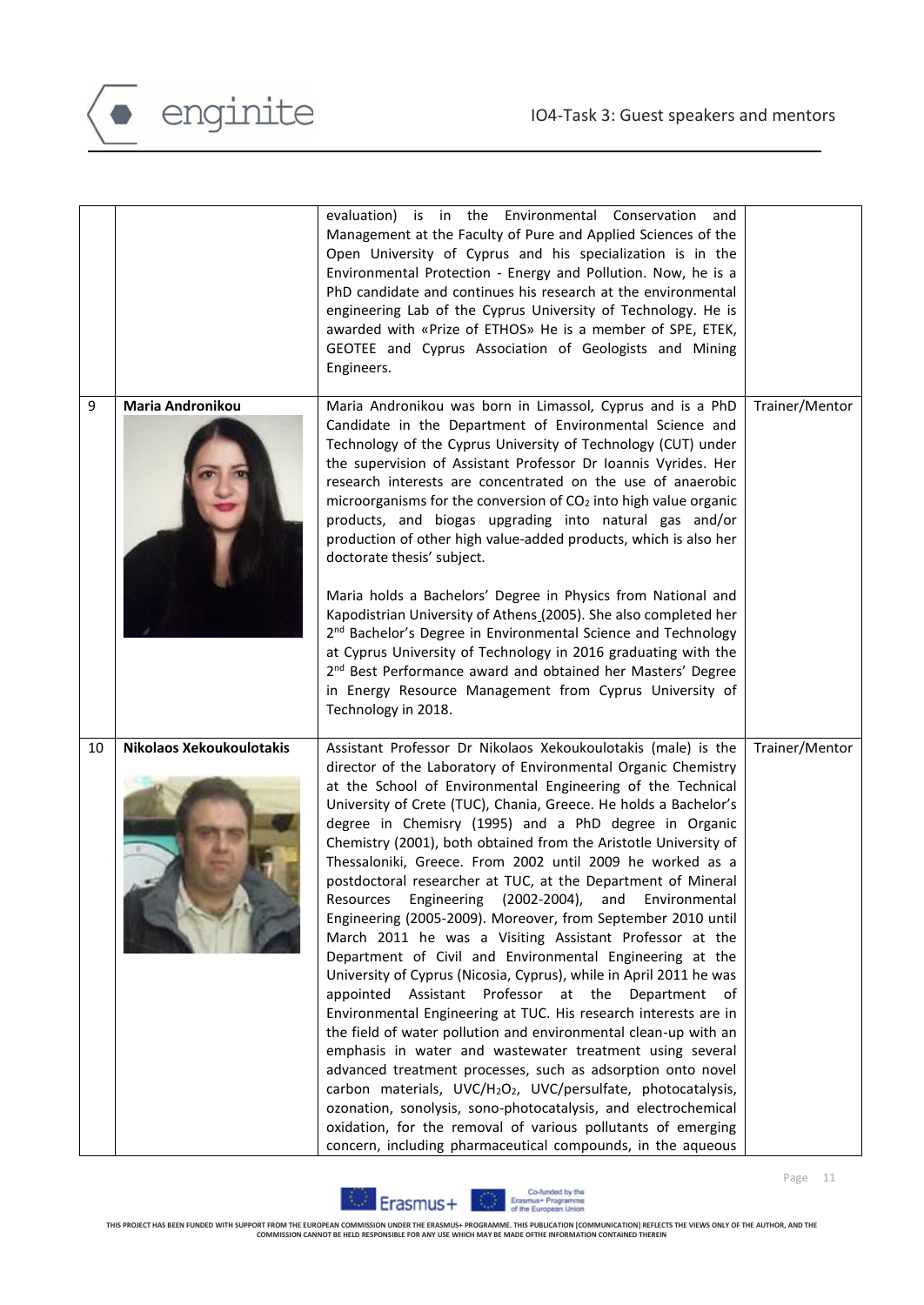

|    |                               | phase. He has participated in several national and international<br>research projects on the degradation of contaminants of<br>emerging concern, including pharmaceutical compounds, in the<br>aqueous phase and on the disinfection of water and wastewater,<br>as well as on the synthesis of novel carbon-based TiO <sub>2</sub><br>photocatalysts for the degradation of residual pharmaceutical<br>compounds in the aqueous phase. Moreover, he has a strong<br>background on several analytical techniques for the detection<br>and identification of organic pollutants, including pharmaceutical<br>compounds, in the aqueous phase, as well as for the<br>identification of their transformation products after advanced<br>treatment, including high performance liquid chromatography<br>(HPLC) coupled with absorption, fluorescence and mass<br>spectrometry detection, as well as FT-IR and NMR spectroscopy.<br>Since 2011 he has supervised 25 undergraduate, 10 Master and<br>2 PhD theses at the School of Environmental Engineering at the<br>TUC. He has reviewed more than 80 papers in 25 journals, and<br>since December 2012 he is associate editor in Water Science and<br>Technology (published by the International Water Association,<br>IWA). He has published 48 papers in international scientific<br>conferences and 48 articles in peer-reviewed scientific journals<br>(average impact factor 2.8), and he has over 2800 hetero-<br>citations (Scopus h-index = 28).<br>More information can be found here:<br>https://www.enveng.tuc.gr/en/personnel/faculty/nikolaos-<br>xekoukoulotakis/ |                |
|----|-------------------------------|-------------------------------------------------------------------------------------------------------------------------------------------------------------------------------------------------------------------------------------------------------------------------------------------------------------------------------------------------------------------------------------------------------------------------------------------------------------------------------------------------------------------------------------------------------------------------------------------------------------------------------------------------------------------------------------------------------------------------------------------------------------------------------------------------------------------------------------------------------------------------------------------------------------------------------------------------------------------------------------------------------------------------------------------------------------------------------------------------------------------------------------------------------------------------------------------------------------------------------------------------------------------------------------------------------------------------------------------------------------------------------------------------------------------------------------------------------------------------------------------------------------------------------------------------------------------------------------------------------------------------------|----------------|
| 11 | <b>Konstantinos Komnitsas</b> | Prof. Konstantinos Komnitsas, 1961, holds a PhD degree in<br>Hydrometallurgy and is the director of the Laboratories (i) Waste<br>Management and Soil Decontamination, (ii) Ceramics and Glass<br>Technology and (iii) Ore Beneficiation, of the School of Mineral<br>Resources Engineering of Technical University Crete. He is expert<br>in the fields of metallurgy, hydro- and bio-hydrometallurgy,<br>waste management and valorization, new materials, soil<br>decontamination, environmental risk assessment and LCA<br>studies. Prof. Komnitsas has been appointed as national<br>representative by the Greek General Secretariat of Research and<br>Technology for research issues to the European Commission<br>during the 6th Framework Programme (FP6) for the Action<br>Integration and Strengthening of the European Research Area<br>(2002-2004), for International Cooperation (2006-2009) and for<br>the Action Societal Challenge 'Climate action, environment,<br>resource efficiency and raw materials' (HORIZON 2020) (2013-<br>today). Prof. Komnitsas has been also appointed so far more<br>than 70 times as evaluator of research proposals for the<br>European Commission and National Research Foundations of<br>several countries including US, Russia, Switzerland, Italy,<br>Romania, Kazakhstan, Cyprus, Poland, Armenia, Serbia etc. He is<br>member of the editorial board of three peer-reviewed                                                                                                                                                                                            | Trainer/Mentor |